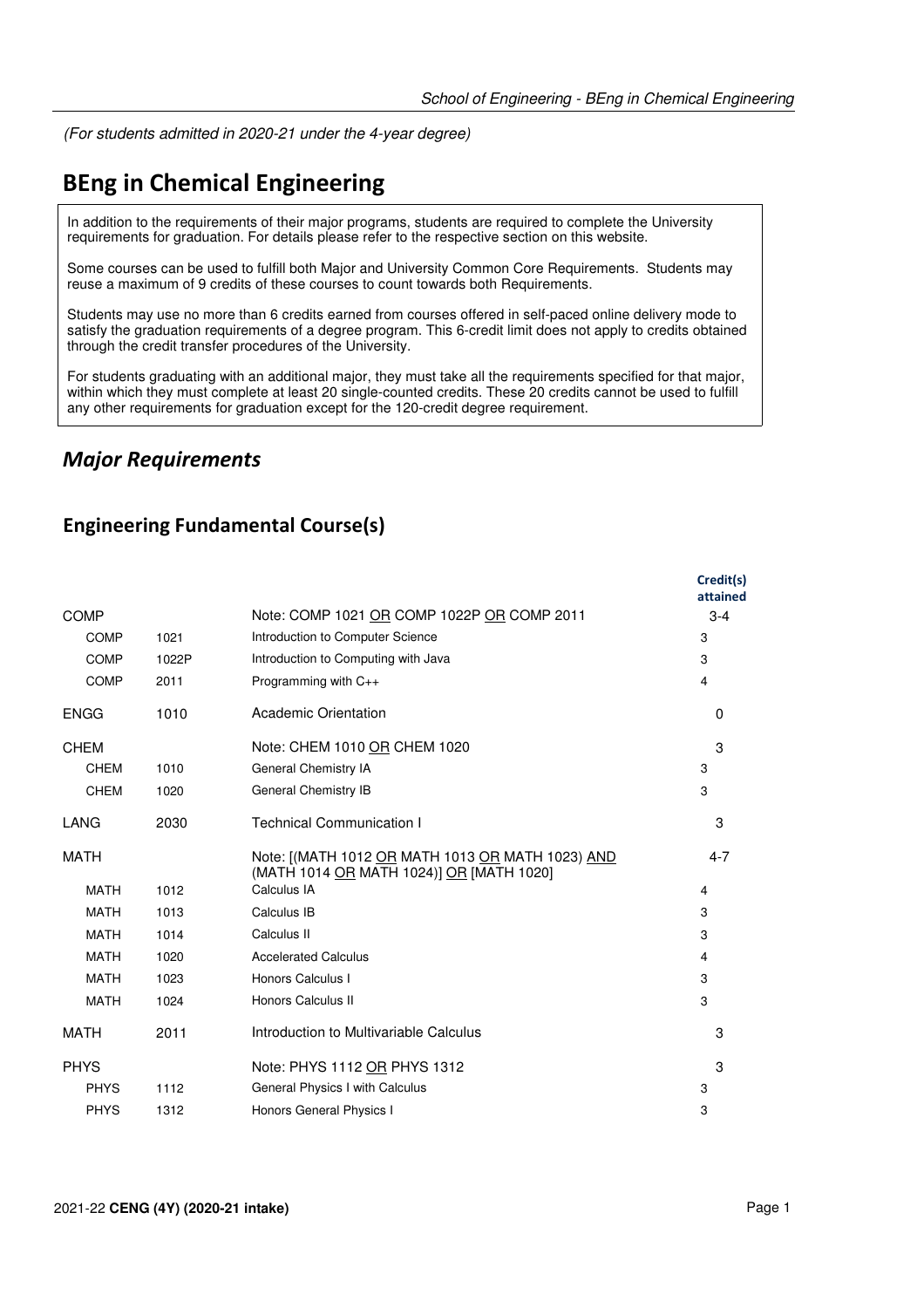# **Required Course(s)**

|                  |      |                                                                                                        | Credit(s)<br>attained |
|------------------|------|--------------------------------------------------------------------------------------------------------|-----------------------|
| <b>CENG</b>      |      | Note: CENG 1000 OR CENG 1500                                                                           | 3                     |
| <b>CENG</b>      | 1000 | Introduction to Chemical and Biological Engineering                                                    | 3                     |
| <b>CENG</b>      | 1500 | A First Course on Materials Science and Applications                                                   | 3                     |
| <b>CENG</b>      | 1010 | Academic and Professional Development I                                                                | 0                     |
| <b>CENG/BIEN</b> |      | Note: CENG 1600 OR CENG 1700 OR BIEN 1010                                                              | 3                     |
| <b>CENG</b>      | 1600 | Biotechnology and Its Business Opportunities                                                           | 3                     |
| <b>CENG</b>      | 1700 | Introduction to Environmental Engineering                                                              | 3                     |
| BIEN             | 1010 | Introduction to Biomedical Engineering                                                                 | 3                     |
| <b>CENG</b>      | 1980 | Industrial Training                                                                                    | 0                     |
| <b>CENG</b>      | 2110 | Process and Product Design Principles                                                                  | 3                     |
| <b>CENG</b>      | 2210 | Chemical and Biological Engineering Thermodynamics                                                     | 3                     |
| <b>CENG</b>      | 2220 | Transport Phenomena I                                                                                  | 3                     |
| <b>CENG</b>      | 2310 | Modeling for Chemical and Biological Engineering                                                       | 3                     |
| <b>CENG</b>      | 3110 | Process Dynamics and Control                                                                           | 3                     |
| <b>CENG</b>      | 3150 | Integrated Chemical Process and Product Design                                                         | 5                     |
| <b>CENG</b>      | 3210 | <b>Separation Processes</b>                                                                            | 3                     |
| <b>CENG</b>      | 3220 | Transport Phenomena II                                                                                 | 3                     |
| <b>CENG</b>      | 3230 | Chemical and Biological Reaction Engineering                                                           | 3                     |
| <b>CENG</b>      | 3950 | Chemical and Environmental Engineering Laboratory                                                      | 4                     |
| <b>CENG</b>      | 4020 | Academic and Professional Development II                                                               | 0                     |
| <b>CENG</b>      |      | Note: CENG 4920 OR CENG 4930 OR CENG 4940 (Students<br>taking the Research Option must take CENG 4930) | 6                     |
| <b>CENG</b>      | 4920 | Chemical Engineering Capstone Design                                                                   | 6                     |
| <b>CENG</b>      | 4930 | Chemical Engineering Thesis Research                                                                   | 6                     |
| <b>CENG</b>      | 4940 | Chemical Engineering Industrial Project                                                                | 6                     |
| <b>BIEN/LIFS</b> |      | Note: BIEN 2410 OR BIEN 2610 OR LIFS 1901                                                              | 3                     |
| BIEN             | 2410 | Cellular and Systems Physiology for Engineers                                                          | 3                     |
| BIEN             | 2610 | <b>Chemical Biology for Engineers</b>                                                                  | 3                     |
| LIFS             | 1901 | General Biology I                                                                                      | 3                     |
| <b>ENGG</b>      | 2010 | <b>Engineering Seminar Series</b>                                                                      | 0                     |
| <b>CHEM</b>      | 1050 | Laboratory for General Chemistry I                                                                     | $\mathbf{1}$          |
| <b>CHEM</b>      | 2111 | Fundamentals of Organic Chemistry                                                                      | 3                     |
| <b>CHEM</b>      | 2155 | Fundamental Organic Chemistry Laboratory                                                               | 1                     |
| <b>LANG</b>      | 4035 | Technical Communication II for Chemical and Biological<br>Engineering                                  | 3                     |